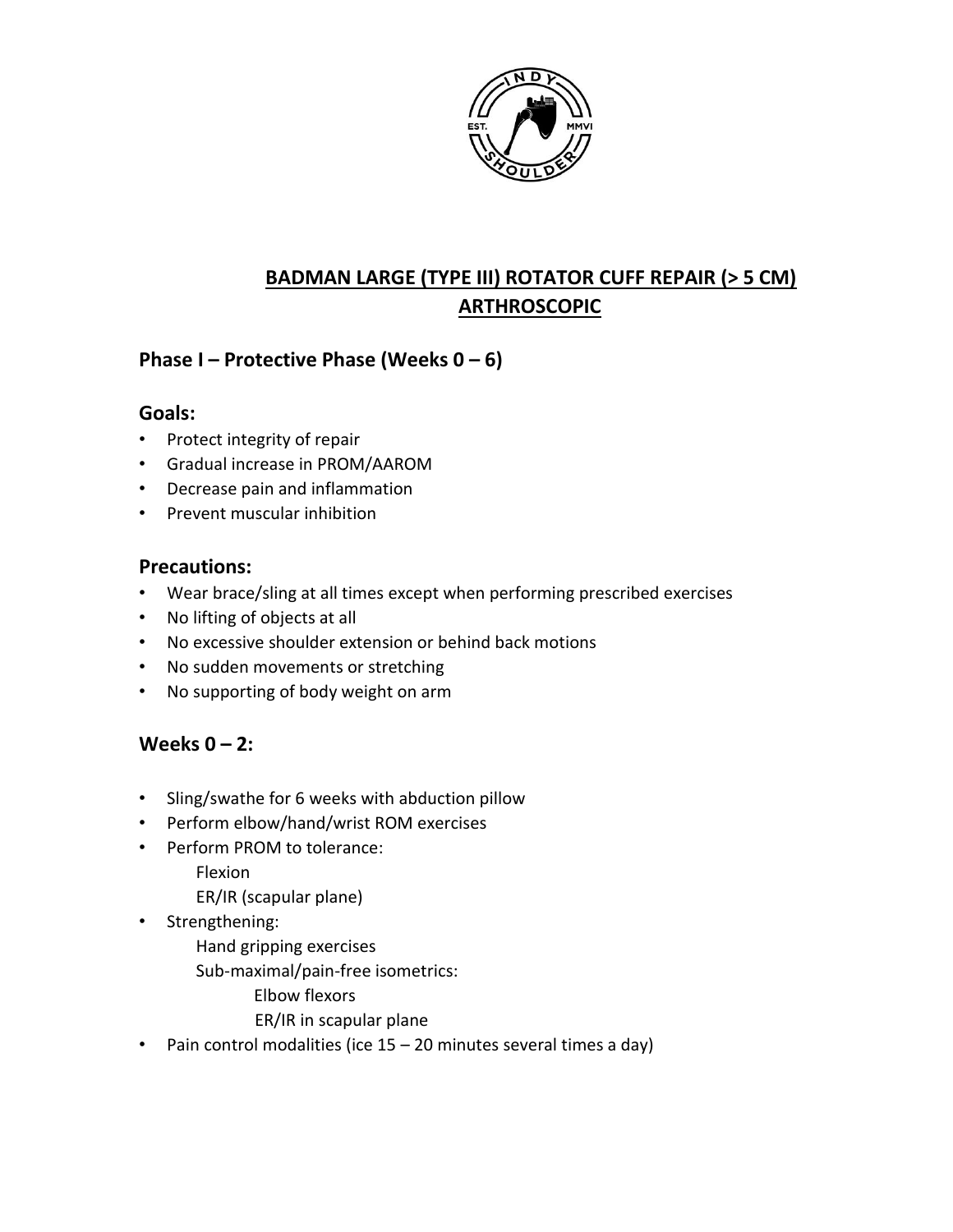

### **Weeks 3 – 4:**

- Continue brace or sling
- May initiate pendulums (no bigger than softball)
- PROM:
	- Flexion to tolerance
	- ER/IR to tolerance in scapular plane
	- ER/IR to 45° @ 90° abduction
- AAROM:
	- ER/IR to tolerance in scapular plane
- Strengthening:
	- Rhythmic Stabilization drills
		- Flexion/Extension at 90-100° of flexion in supine
	- ER/IR in scapular plane
	- Sub-maximal/pain-free isometrics (all with bent elbow):
		- Flexion
		- Abduction
		- ER/IR
		- Extension in neutral
- Continue pain control modalities

# **Weeks 5 – 6:**

- Continue brace or sling until discharged by physician
- Progress to full PROM as tolerated
- AAROM:
	- Flexion to 130°
	- ER/IR to tolerance in scapular plane
	- Initiate gentle ER/IR to 45° at 90° abduction
- AROM:
	- Flexion to 90° if no shoulder hiking
- Strengthening:
	- Tubing ER @ 0° abduction Isotonics (light):
		- Prone rows to neutral arm position Prone horizontal abduction Bicep curls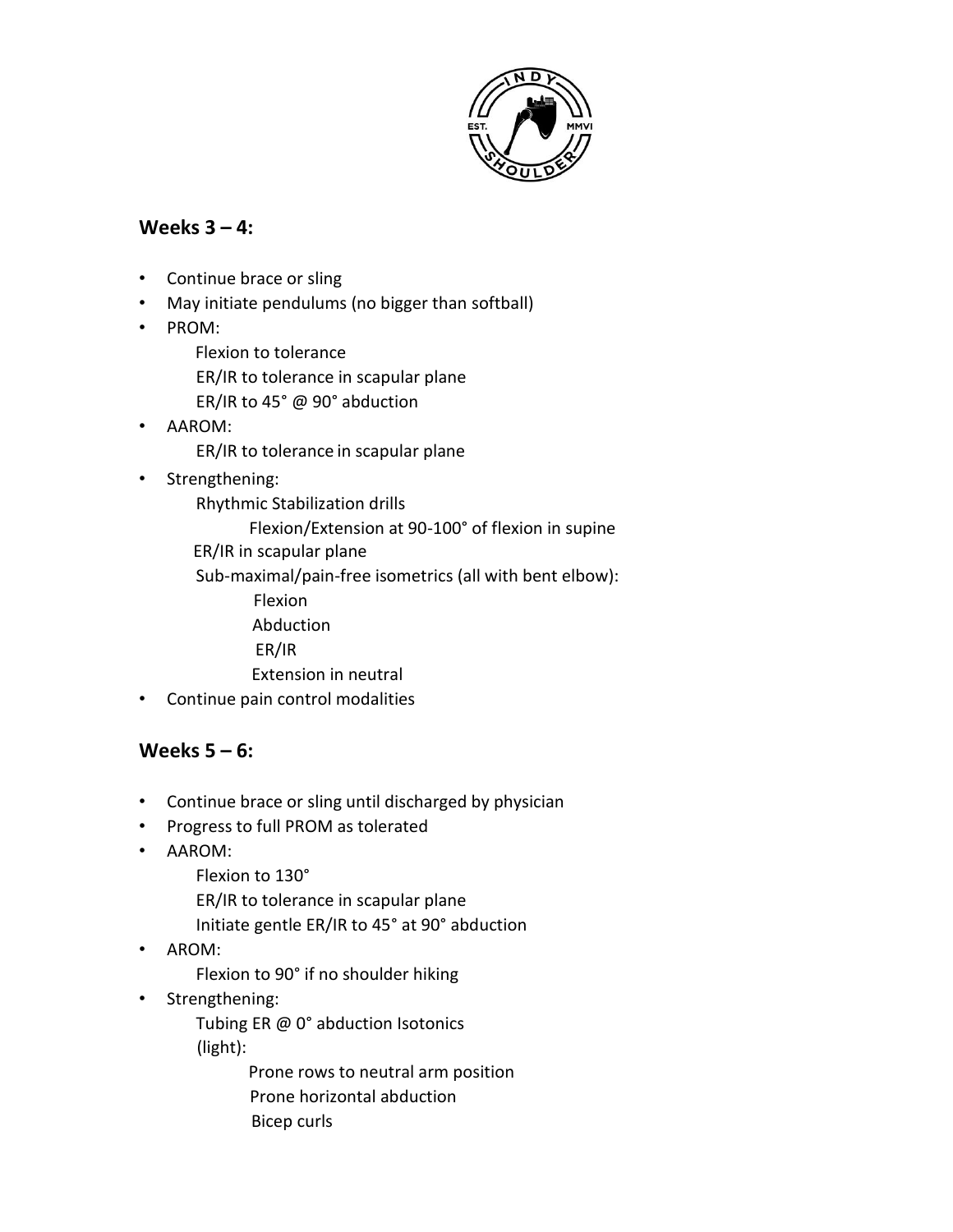

• Continue pain control modalities

# **Phase II – Intermediate Phase (Weeks 7 – 12)**

### **Goals:**

- Establish full A/PROM by 12 weeks
- Gradual increase in shoulder strength
- Gradual return to light functional activities

### **Weeks 7 - 9:**

- Discharge brace and sling
- Maintain full PROM with gentle stretching as needed
- Upper extremity cycle
- AAROM:
	- Flexion to tolerance
	- ER/IR to tolerance in scapular plane
	- ER/IR to tolerance at 90° abduction
- AROM:
	- Scaption and lateral raises (weight of arm only)
- Strengthening:
	- Continue/progress rhythmic stabilization drills
	- Continue tubing ER at 0° abduction working on endurance Tubing
	- scapular strengthening to neutral working on endurance
	- Isotonics (gradually progress resistance):
		- Flexion to  $90^0$  (no resistance until AROM is performed without hiking) ER/IR in side lying Prone rows Prone horizontal abduction
		- Biceps/triceps

## **Weeks 10 – 12:**

- Maintain PROM/AAROM with gentle stretching if needed
- Progress AROM to full
- Strengthening: Continue/progress tubing endurance program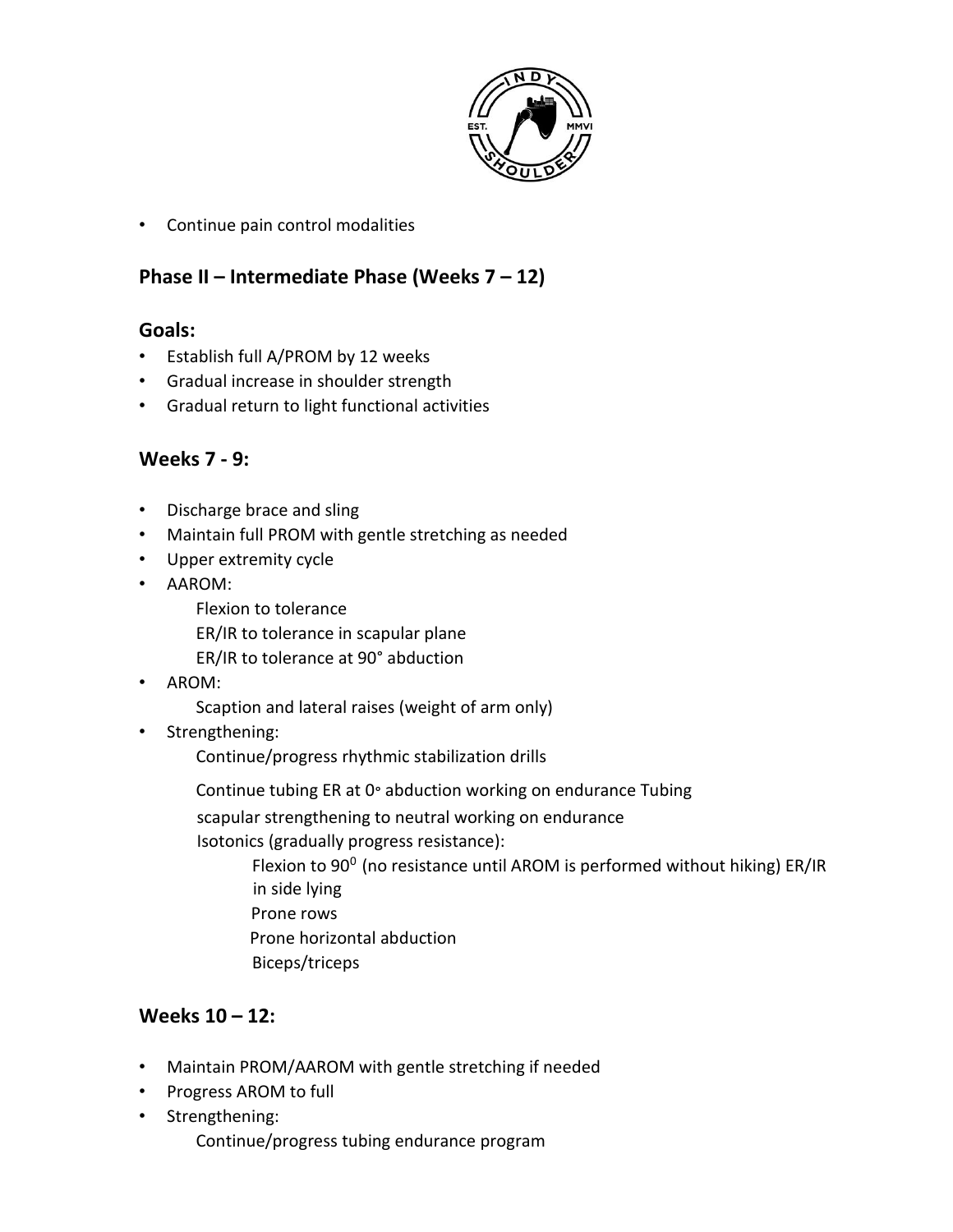

Continue/progress isotonic strengthening program

• Begin light functional activities (no overhead activities)

# **Phase III – Advanced Strengthening Phase (13 – 20 Weeks)**

### **Goals:**

- Maintain full, non-painful ROM
- Improve strength of general shoulder musculature
- Improve neuromuscular control
- Gradual return to all functional activities

### **Weeks 13 – 20:**

- Maintain full PROM/AROM
- Perform self-capsular stretches if motion is tight
- Strengthening program:
	- Continue isotonic/tubing and stabilization strengthening Closed chain stabilization drills
	- High-speed isokinetics for ER/IR in neutral (16 weeks) Begin
	- general shoulder strengthening with precautions:

Latissimus pulls with narrow grip and arms in front of body Chest press with light dumbbells keeping elbows anterior to shoulder Machine rows

Military press with light dumbbells and arms in front only

# **Phase IV – Return to Activity Phase (Weeks 21 – 24)**

### **Goals:**

- Gradual return to recreational and occupational activities
- Isokinetic strength test for ER/IR in neutral at 180°/ sec and 300°/sec

### **Weeks 21 – 24:**

- Continue all strengthening exercises
- Continue all ROM/flexibility exercises